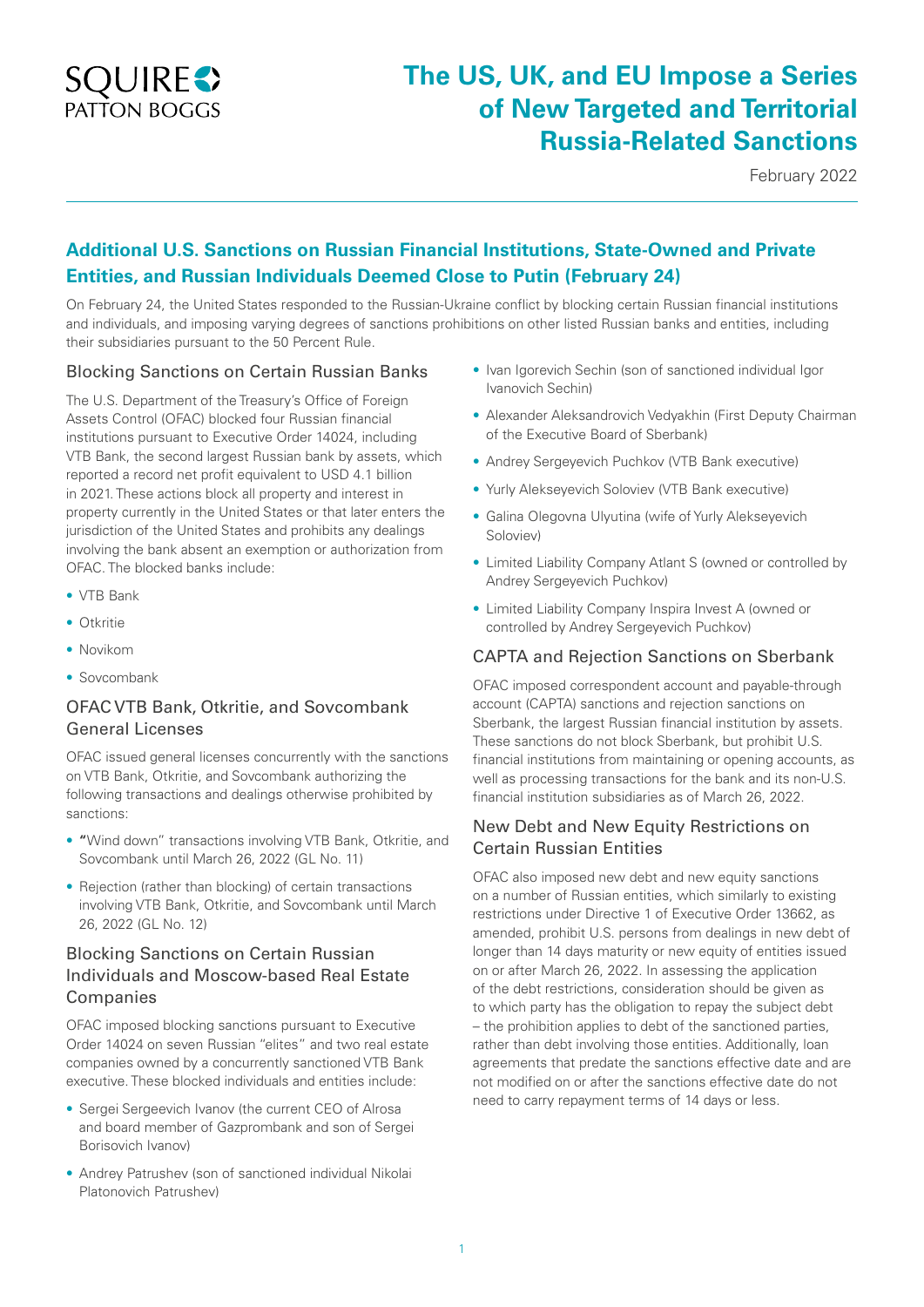The Russia-related entities to which these new debt and new equity prohibitions apply are as follows:

> • Gazprom • Gazprom Neft • Rostelecom • Rushydro

- Credit Bank
- Gazprombank
- Alfa-Bank

• Sovcomflot

• Russian Railways

- Russian Agricultural Bank
	- Sberbank
		- Transneft
- Alrosa

### **Additional General Licenses**

On February 24, OFAC issued a number of general licenses authorizing the following transactions otherwise prohibited by Executive Order 14024:

| GL No. | <b>Authorized Activities</b>                                                                                                                                                                                                            |
|--------|-----------------------------------------------------------------------------------------------------------------------------------------------------------------------------------------------------------------------------------------|
| 5      | Transactions for the conduct of the official<br>business of certain international organizations                                                                                                                                         |
| 6      | Transactions Related to the Exportation or<br>Reexportation of Agricultural Commodities,<br>Medicine, Medical Devices, Replacement Parts<br>and Components, or Software Updates, or the<br>Coronavirus Disease 2019 (COVID-19) Pandemic |
| 7      | Overflight Payments, Emergency Landings, and<br>Air Ambulance Services                                                                                                                                                                  |
| 8      | Transactions Related to Energy (until June 24,<br>2022)                                                                                                                                                                                 |
|        | Authorization applicable to the following banks:<br>$\bullet$ VEB                                                                                                                                                                       |
|        | Otkritie                                                                                                                                                                                                                                |
|        | Sovcombank                                                                                                                                                                                                                              |
|        | • Sberbank                                                                                                                                                                                                                              |
|        | • VTR Bank                                                                                                                                                                                                                              |
| 9      | Transactions Related to Dealings in Certain Debt<br>or Equity (until May 25, 2022)                                                                                                                                                      |
|        | Authorization applicable to the following banks:                                                                                                                                                                                        |
|        | $\bullet$ VEB                                                                                                                                                                                                                           |
|        | Otkritie                                                                                                                                                                                                                                |
|        | • Sovcombank                                                                                                                                                                                                                            |
|        | • Sberbank                                                                                                                                                                                                                              |
|        | • VTB Bank                                                                                                                                                                                                                              |
| 10     | Certain Transactions Related to Derivative<br>Contracts (until May 25, 2022)                                                                                                                                                            |
|        | Authorization applicable to the following banks:                                                                                                                                                                                        |
|        | $\bullet$ VEB                                                                                                                                                                                                                           |
|        | Otkritie                                                                                                                                                                                                                                |
|        | $\bullet$ Sovcombank                                                                                                                                                                                                                    |
|        | • Sherbank                                                                                                                                                                                                                              |
|        | $\bullet$ VTB Bank                                                                                                                                                                                                                      |

## **U.S. Sanctions on the Nord Stream 2 Pipeline (February 23)**

On February 23, President Biden removed a national security waiver and imposed blocking sanctions on Nord Stream 2 AG and its CEO, Matthias Warnig. That action, in concert with the German declaration on February 22 that it would cease certification, effectively prevents Nord Stream 2 from becoming operational.

OFAC issued General License No. 4 authorizing certain "wind down" transactions involving Nord Stream 2 AG until March 2, 2022.

By way of background, in May 2021, the U.S. Department of State identified Nord Stream 2 AG – the Switzerland-based project company established to plan, construct, and operate the 750-mile natural gas pipeline owned by Gazprom – and Matthias Warnig in a sanctions-related report to Congress regarding construction of the Nord Stream 2 pipeline. Concurrent with those identifications, President Biden issued a national security waiver on the sanctions that would otherwise have been imposed against Nord Stream 2 AG and Matthias Warnig arising from their inclusion in that report.

## **Determination Targeting the Financial Services Sector of Russia; Blocking Sanctions on Vnesheconombank, Promsvyazbank, and Individuals Deemed Close to Putin, and Enhanced Sovereign Debt Restrictions (February 22)**

#### Blocking of Vnesheconombank and Promsvyazbank

On February 22, the Secretary of the Treasury made a determination pursuant to Executive Order 14024 authorizing sanctions against any person determined to operate in the financial services sector of the Russian economy. OFAC then blocked the Corporation Bank for Development and Foreign Economic Affairs Vnesheconombank (VEB) and Promsvyazbank Public Joint Stock Company (PSB) pursuant to a determination that those banks operate in the financial services sector of the Russian economy. Following that action, any property or interests in property of these banks in the United States, or that later enters the jurisdiction of the United States must be blocked and reported to OFAC.

Although these banks are not commercial financial institutions, which limits the overall impact and disruption, OFAC specifically sanctioned 42 subsidiaries of the two banks, and even identified five vessels as blocked property of one such subsidiary. The sanctioned subsidiaries include entities in a wide variety of industries, including financial services, technology, extraction, real estate, business and management advisory, and construction, among others.

#### VEB General Licenses

OFAC issued two General Licenses applicable to dealings involving VEB authorizing the following transactions and dealings otherwise prohibited by sanctions:

- Certain transactions involving VEB related to servicing certain Russian sovereign debt (GL No. 2)
- "Wind down" transactions involving VEB until March 24, 2022 (GL No. 3)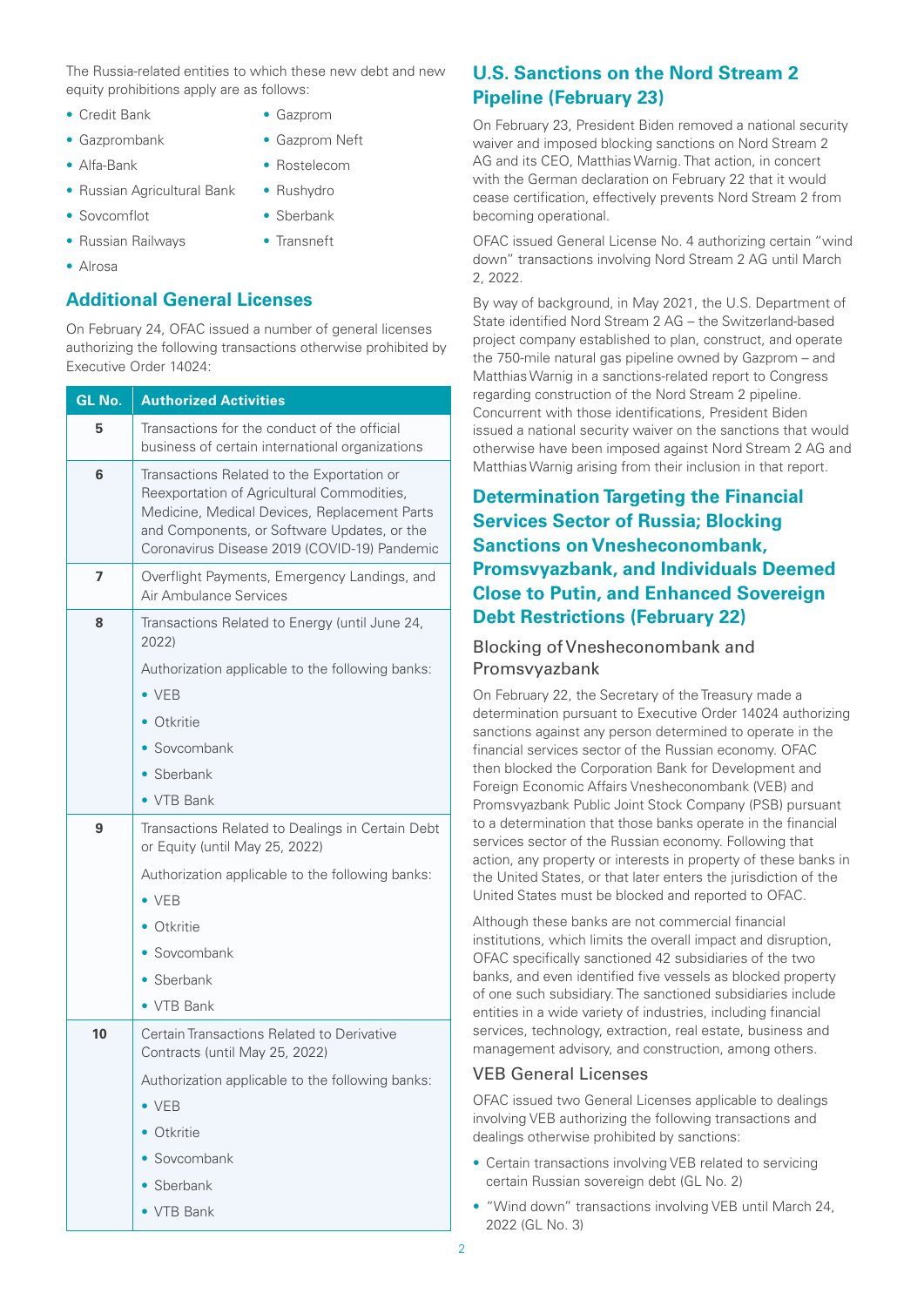## Blocking Sanctions on Certain Russian Individuals

OFAC also sanctioned three individuals identified as "elites and families close to Putin." Like other blocking sanctions, these sanctions require that property or interests in property in the United States, or that later enters the jurisdiction of the United States be blocked and reported to OFAC. These

OFAC imposed blocking sanctions pursuant to Executive Order 14024 on three Russian indiviudals identified as "elites and families close to Putin." These blocked individuals include:

- Denis Aleksandrovich Bortnikov (Deputy President of VTB Bank, Chairman of the VTB Bank Management Board, and son of Aleksandr Vasilievich Bortnikov)
- Petr Mikhailovich Fradkov (Chairman and CEO of PSB, and son of Mikhail Efimovich Fradkov)
- Vladimir Sergeevich Kiriyenko (First Deputy Chief of Staff of the Presidential Office and son of Sergei Vladilenovich Kiriyenko)

## Enhanced Foreign Debt Restrictions

On February 22, OFAC also issued Russia-related Directive 1A under Executive Order 14024, which amends and supersedes the prior version of the directive to extend the prior primary market sovereign debt prohibitions to cover participation of U.S. financial institutions in the secondary market for bonds (ruble or non-ruble denominated) issued after March 1, 2022 by the Central Bank of the Russian Federation, the National Wealth Fund of the Russian Federation, or the Ministry of Finance of the Russian Federation.

## **U.S. Sanctions on the Donetsk People's Republic (DNR) and Luhansk People's Republic (LPR) regions of Ukraine (February 21)**

On February 21, President Biden responded to Russia's recognition of the so-called Donetsk People's Republic (DNR) and Luhansk People's Republic (LPR) regions of Ukraine by issuing Executive Order 14065. This new authority is substantially similar to the sanctions imposed on the Crimea region of Ukraine following its purported annexation by Russia.

## Prohibitions under Executive Order 14065

As of February 21, U.S. persons (companies and entities organized in the United States and their foreign branches, and natural persons physically in the United Sates, as well as citizens and Green Holders irrespective of their physical location) are prohibited from the following, absent a license from (OFAC):

- New investment in the DNR or LPR regions;
- Importation into the United States of goods, services, or technology from the DNR or LPR regions;
- Exportation, reexportation, sale or supply from a U.S. person of goods, services, or technology to the DNR or LPR regions; and
- Facilitation of the above transactions conducted by non-U.S. persons.

Unfortunately, like the sanctions prohibitions involving the Crimea region, the relevant sanctions regulations do not currently incorporate the new Executive Order. In absence of explicit definitions and guidance provided by OFAC to the contrary, it is reasonable to interpret these prohibitions as having the same general contours as those in other sanctions programs. For example, prohibited "new investment" is defined in other sanctions programs as "a commitment of contribution of funds or other assets; or a loan or other extension of credit," and it would be reasonable to apply that definition to dealings involving the DNR or LPR regions. We note that OFAC has previously interpreted property abandoned in war torn regions as not being "new investments" under other sanctions programs, but any U.S. company that must leave behind significant property in the DNR or LPR regions should consider providing notification to OFAC.

#### Executive Order 14065 Sanctions Designation Criteria

Executive Order 14065 grants OFAC authority to impose blocking sanctions on any individual or company determined to

- Operate or have operated in the DNR or LPR regions since February 21, 2022;
- Be a leader, official, senior executive officer, or member of the board of directors of an entity operating in the DNR or LPR regions; or
- Be owned or controlled by, have acted for or on behalf of, or have provided support to any individual or entity sanctioned pursuant to the Order.

#### OFAC DNR and LPR Region General Licenses

OFAC issued a series of General Licenses concurrently with the Executive Order authorizing the following transactions and dealings that would otherwise be prohibited:

- "Wind down" transactions involving the DNR or LPR regions (until March 23, 2022) (GL No. 17)
- Exportation or reexportation of agricultural commodities, medicine, medical devices, and COVID 19-related transactions (GL No. 18)
- Telecommunications and Mail (GL No. 19)
- Official Business of certain International organizations and entities (GL No. 20)
- Noncommercial, personal remittances and the operation of accounts (GL No. 21)
- Exportation of certain services and software incident to internet-based communications (GL No. 22)

## Executive Order 14065 Compliance Considerations

The sanctions targeting the DNR or LPR regions are substantially similar to those involving the Crimea region. U.S. companies, as well as non-U.S. companies that engage in dealings with U.S. persons, the U.S. financial system, or U.S. origin goods and technology, should therefore consider applying the same procedures established to maintain compliance with those prohibitions. Depending upon the specific risk profile of a given company, this generally includes the following: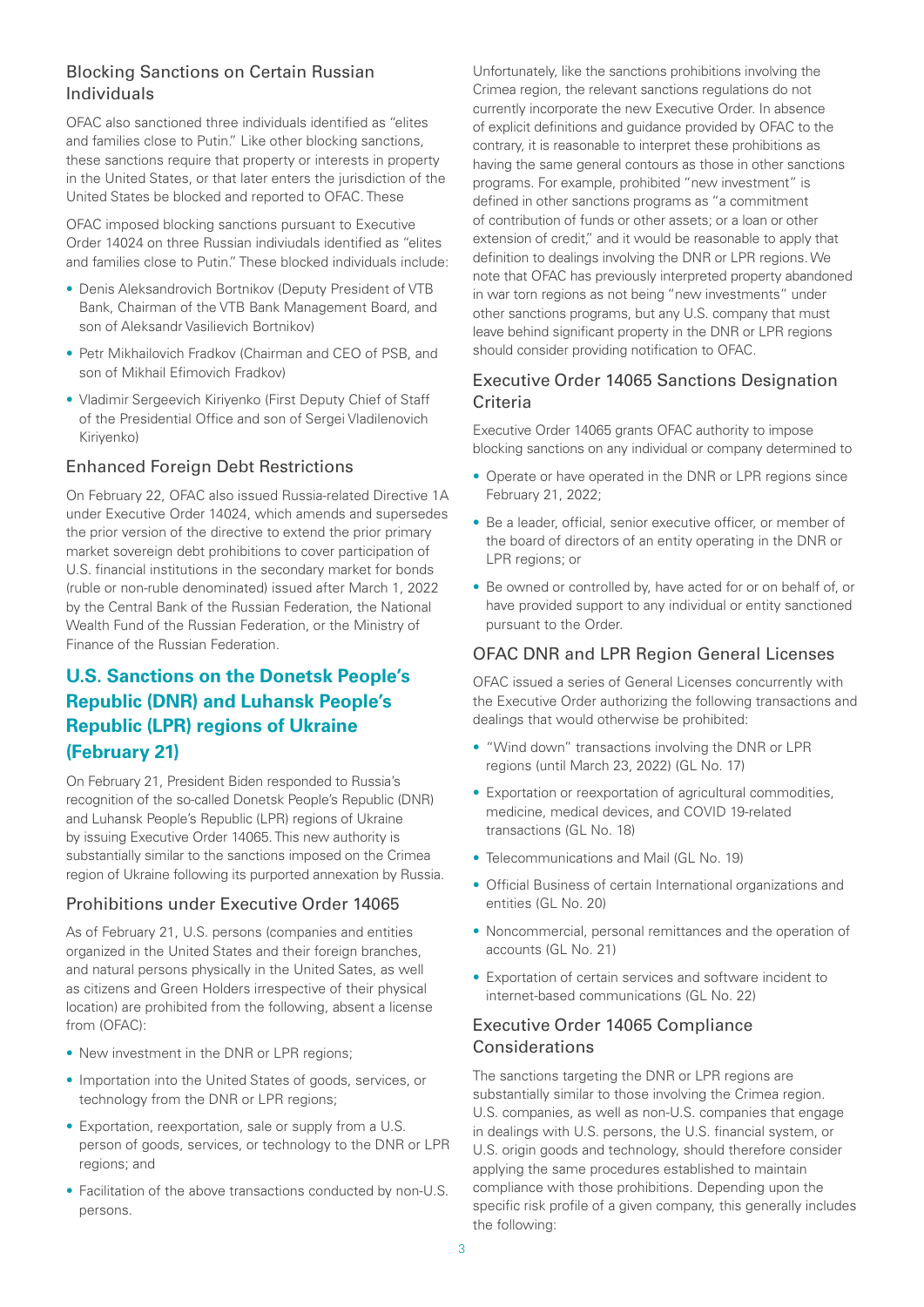- Ensuring that economic sanctions compliance screenings include the full postal codes of all Russian and Ukrainian counterparties;
- Identification of customers who are "ordinarily resident in" the DNR or LPR regions; and
- Due diligence review of distributors/resellers who sell into the DNR or LPR regions to identify those that sell predominantly into those regions and those who may special order shipments for those areas, as opposed to selling from their general inventory.

#### **U.K. Sanctions**

On February 22, the HM Treasury's Office of Financial Sanctions Implementation (OFSI) imposed freezing sanctions on three individuals and five financial institutions.

- Gennadiy Nikolayevich TIMCHENKO
- Boris Romanovich ROTENBERG
- Igor Arkadyevich ROTENBERG
- BANK ROSSIYA
- BLACK SEA BANK FOR DEVELOPMENT AND RECONSTRUCTION
- JOINT STOCK COMPANY GENBANK
- IS BANK PUBLIC JOINT STOCK COMPANY PROMSVYAZBANK

In its Financial Sanctions Notice, OFSI instructs U.K. persons as follows:

- 1. Check whether they maintain any accounts or hold any funds or economic resources for the persons set out in the Annex to this Notice;
- 2. Freeze such accounts, and other funds or economic resources and any funds which are owned or controlled by persons set out in the Annex to the Notice
- 3. Refrain from dealing with the funds or assets or making them available (directly or indirectly) to such persons unless licensed by the Office of Financial Sanctions Implementation (OFSI);
- 4. Report any findings to OFSI, together with any additional information that would facilitate compliance with the Regulations; and
- 5. Provide any information concerning the frozen assets of designated persons that OFSI may request. Information reported to OFSI may be passed on to other regulatory authorities or law enforcement.

On February 24, Prime Minister Johnson announced an upcoming comprehensive set of economic sanctions, export controls, and Russia-related anti-money laundering enhancements following the Russian-Ukraine conflict. Some of the announced measures as described by Prime Minister Johnson will require legislation or multilateral cooperation. As the precise measures become clear, Squire Patton Boggs will provide analysis accordingly.

- An immediate freeze against VTB Bank, with upcoming asset freezes against "all major Russian banks"
- Legislation that will as of March 1 prevent all major Russian companies from raising finance on U.K. markets, and also prohibiting the Russian state from raising sovereign debt on U.K. markets.
- Sanctions on over 100 individuals, entities and their subsidiaries
- Imminent ban on Aeroflot (the largest Russian airline) planes landing in the U.K.
- Immediate ban on exports of dual-use goods
- Legislation within days to prohibit a range of "hi-tech exports" (e.g., semiconductors, aircraft parts, goods for the extractive industries)
- Legislation to limit the amount of deposits Russian nationals can hold in U.K. bank accounts
- Application of all Russia-related sanctions to Belarus
- Accelerate passage of an economic crime bill to target illicit Russian money in the U.K.

## **European Union Targeted Restrictive Measures, Restrictions on Economic Relations, and Financial Restrictions**

On February 23, the EU Council announced actions in response to the declaration of independence of the Donetsk and Luhansk regions and subsequent incursion of Russian troops.

The EU announced restrictive measures on all 351 members of the Russian State Duma, who unanimously authorized Putin's recognition of the "independent republics." The EU Council announcement references targeted restrictive measures on an additional 27 "high profile individuals and entities" and generally describes certain government officials, oligarchs, senior military officers, and individuals responsible for disinformation, but announcement does not provide the identities of the sanctioned parties. The restrictive measures on these individuals and entities include an asset freeze, a prohibition from making funds available, and a travel ban.

The EU also imposed import ban on goods from the nongovernment controlled areas of the Donetsk and Luhansk regions, restrictions on trade and investments related to certain economic sectors, a prohibition to supply tourism services, and an export ban for certain goods and technologies. The announcement does not provide an explanation of the targeted economic sectors, or the goods and technologies subject to the export ban.

Lastly, the EU announced the introduction of a sectoral prohibition to restrain "the ability of the Russian state and government to access the EU's capital and financial markets and services." The EU did not provide the specifics of the prohibition that would attain those goals in its announcement.